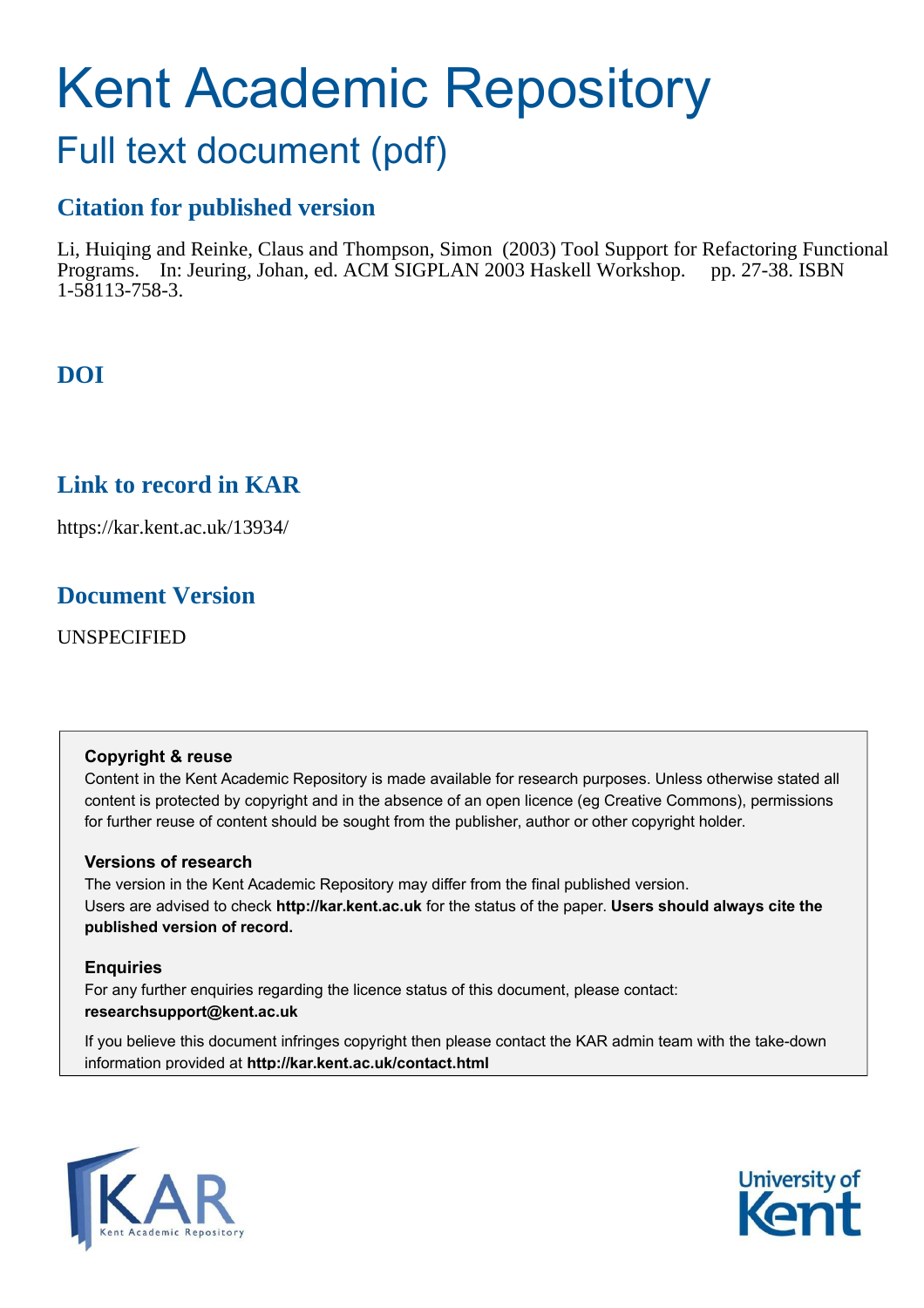# **Tool Support for Refactoring Functional Programs**

Huiqing Li H.Li@kent.ac.uk

Claus Reinke C.Reinke@kent.ac.uk

Simon Thompson S.J.Thompson@kent.ac.uk

Computing Laboratory, University of Kent

## **ABSTRACT**

Refactorings are source-to-source program transformations which change program structure and organisation, but not program functionality. Documented in catalogues and supported by tools, refactoring provides the means to adapt and improve the design of existing code, and has thus enabled the trend towards modern agile software development processes. Refactoring has taken a prominent place in software development and maintenance, but most of this recent success has taken place in the OO and XP communities.

In our project, we explore the prospects for *'Refactoring Functional Programs'*, taking Haskell as a concrete case-study. This paper discusses the variety of pragmatic and implementation issues raised by our work on the *Haskell Refactorer*. We briefly introduce the ideas behind refactoring, and a set of elementary functional refactorings. The core of the paper then outlines the main challenges that arise from our aim to produce practical tools for a decidedly non-toy language, summarizes our experience in trying to establish the necessary meta-programming infrastructure and gives an implementation overview of our current prototype refactoring tool. Using Haskell as our implementation language, we also offer some preliminary comments on Haskell programming-in-the-large.

## **Categories and Subject Descriptors**

D.2.3 [**SOFTWARE ENGINEERING**]: Coding Tools and Techniques; D.2.6 []: Programming Environments; D.2.7 []: Distribution, Maintenance, and Enhancement; D.3.2 [**PROGRAMMING LANGUAGES**]: Language Classifications – Applicative (functional) languages; D.3.4 []: Processors

#### **Keywords**

Haskell, refactoring, program transformation, language-aware programming environments, semantic editors

## **1. INTRODUCTION**

Refactoring is about 'improving the design of existing code' and as such, it has been practised as long as programs have been written. The key characteristic distinguishing refactoring from general

Copyright 2003 ACM 1-58113-758-3/03/0008 ...\$5.00.

'code meddling' is the focus on structural changes, strictly separated from changes in functionality. The benefit of this separation is that refactoring does not introduce (nor remove) bugs or invalidate any tests, while changes in functionality are disentangled from structural reorganisations. The steps and potential pitfalls involved in refactoring are documented in catalogues of useful refactorings, which are supported by tools or validated by testing. Within the software engineering and object-oriented programming communities, refactoring has been identified as central to agile software maintenance and development processes [9, 7, 23].

In our project 'Refactoring Functional Programs'<sup>1</sup>, we seek both to complement existing work on refactoring with a functional programming perspective and to make refactoring techniques and tools available to functional programmers.

*The idea of continuous design improvement.* In his 1978 (!) ACM Turing Award Lecture [6], Robert Floyd argued that serious programmers should spend part of their working day examining and refining their own methods: "After solving a challenging problem, I solve it again from scratch, retracing only the *insight* of the earlier solution. I repeat this until the solution is as clear and direct as I can hope for. Then I look for a general rule for attacking similar problems, that *would* have led me to approach the given problem in the most efficient way the first time.". Identifying "paradigms of programming" in this way – and developing support for such paradigms – would improve programmer abilities, computer science teaching and learning, and language designs.

In practice, industrial software development projects will not be restarted from scratch when they have already reached their prime objective – working code. Nevertheless, the idea of continuous design improvements finally became attractive and feasible because of: (a) the increasing pressure of maintaining the design quality of long-living "legacy software" in spite of large numbers of modifications, bug-fixes and functionality extensions, and (b) the realisation that the necessary redesign could be achieved in an incremental fashion, by employing *program transformations*.

*Keeping software soft and malleable.* Adapting program transformations that originated in derivational (or transformational) program development [1, 2] for languages with side-effects, Griswold introduced the idea of automated program restructuring to aid software maintenance [9, 8]. The techniques were extended to cover object-oriented language features, and have since come to prominence in the OO and extreme programming (XP) communities [7, 23] under the name of *refactoring*.

Functional program transformations have a long history [24], e.g., for deriving programs from specifications, or in optimising

Permission to make digital or hard copies of all or part of this work for personal or classroom use is granted without fee provided that copies are not made or distributed for profit or commercial advantage and that copies bear this notice and the full citation on the first page. To copy otherwise, to republish, to post on servers or to redistribute to lists, requires prior specific permission and/or a fee.

*Haskell'03,* August 25, 2003, Uppsala, Sweden.

 $^{\rm 1}$ http://www.cs.kent.ac.uk/projects/refactor-fp/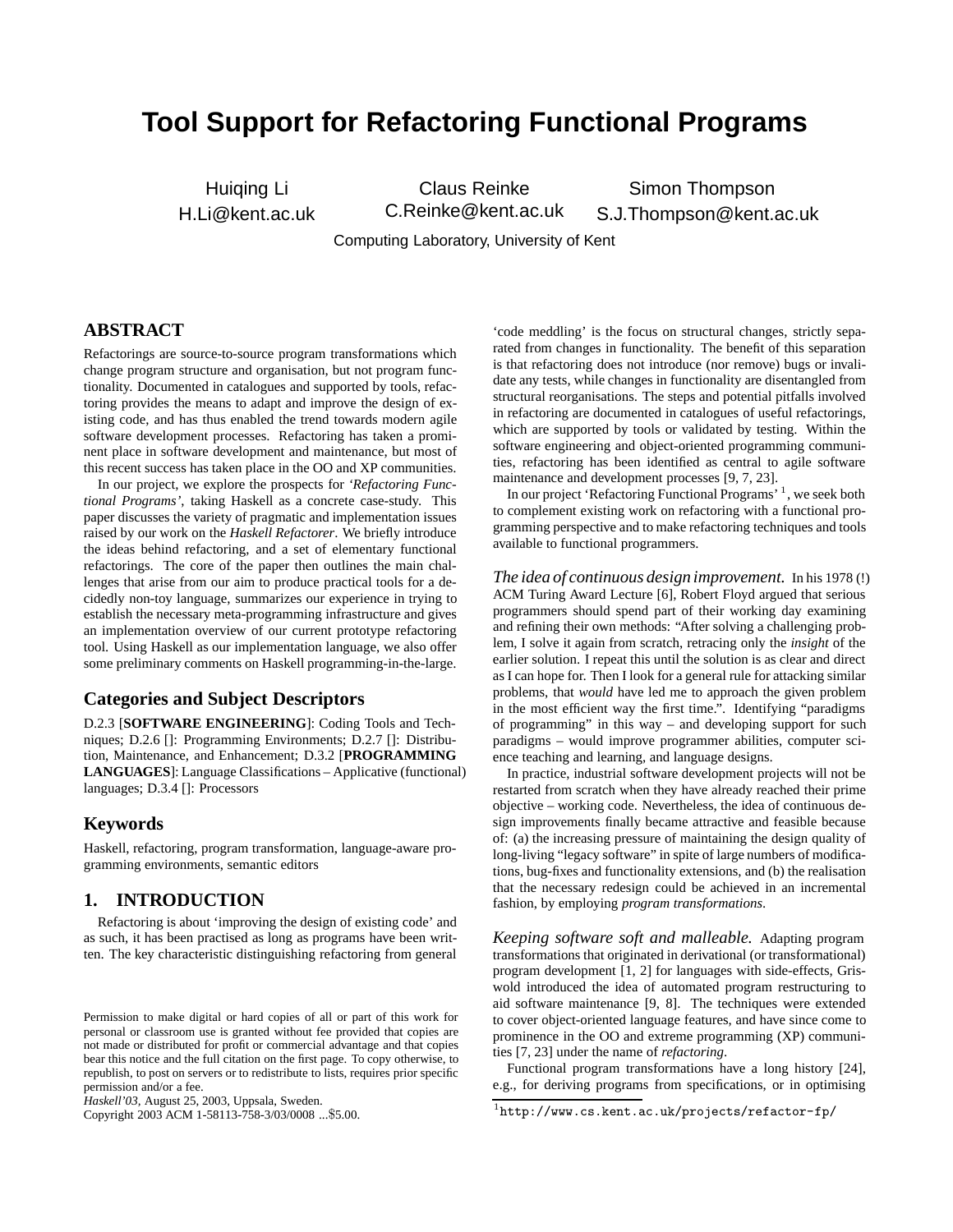```
showAll :: Show a \Rightarrow [a] \Rightarrow String
showAll = table . map show
    where
    format :: [String] -> [String]
    format [] = []format [x] = [x]format (x:xs) = (x + + "\n"): format xs
    table :: [String] -> String
    table = concat . format
```
#### Figure 1: The initial program

compilers, and so it is somewhat surprising to see this particular use of program transformations almost exclusively limited to OO languages. It seems that the problems of inflexible program structures have been more pressing in OO languages, triggering the need for complex program manipulation techniques. What is not clear is whether the cause of this is a relative inflexibility of OO programming constructs or the larger-scale use of OO languages in practice. Shedding more light on the differences in the way program transformations are used in the OO and FP communities has been one motivation for our project.

*Problems of scale, complexity, and useability.* The present paper focusses on the pragmatic aspects of trying to provide tool support for meaning-preserving program transformations in modern functional languages, which are used both as object and implementation languages. For concreteness, we focus on Haskell throughout, but at this stage, most of the problems and solutions should apply equally to other functional languages.

The 'tool support' of the title refers both to our current prototype of the *Haskell Refactorer* and to the tools that make its implementation feasable. We discuss our approach to the problems of extracting the syntactic and semantic information needed by the Refactorer, implementing meaning-preserving program transformations over Haskell's non-trivial and many-typed abstract syntax, preserving the original program layout and comments, and integrating our tool with standard Haskell programming environments.

In the following sections, we first introduce the main ideas behind refactoring and its role in functional software development, and identify a set of elementary functional refactorings that our current tool implements. We then outline the major challenges inherent in providing program transformations for a real-world functional language as complex as Haskell, and provide a summary of our experience in trying to establish the necessary meta-programming infrastructure. Then we give an overview of the implementation of our current prototype refactoring tool, built on top of that infrastructure and interfaced to the two popular programmers' editors Emacs and Vim; we conclude by examining related work and looking at future developments in our project.

#### **2. FUNCTIONAL REFACTORING**

#### **2.1 First examples**

Figures 2–4 illustrate a variety of 'structural' refactorings in Haskell, performed on the program presented in Figure 1. The examples presented here are necessarily small-scale, but they are chosen to illustrate aspects of refactoring which scale to larger programs and

```
-- First move format to the top level ...
showAll = table . map show
   where
    table = concat . format
format [] = ...
-- ... then move table to the top level.
showAll = table . map show
table = concat . format
format [] = ...
```
#### Figure 2: Elementary scope refactoring 1

```
-- First make format local to table ...
showAll = table . map show
   where
   table = concat . format
       where
       format [] = ...
-- ... then move table to the top level.
showAll = table . map show
table = concat . format
   where
   format \Box = ...
```
#### Figure 3: Elementary scope refactoring 2

multi-module systems. It would be possible to reduce the example programs to one-liners by judicious use of library functions, but we avoid that for the sake of demonstrating the refactoring examples.

In presenting the examples we elide with '...' those parts of a program that are unchanged. The types of functions are initially given explicitly, but are omitted except when they change.

The function showAll has been developed to build a 'table' by showing each line, and then interleaving the results with a newline. Once completed, the program can be developed in several ways, starting by making local functionality available in a wider scope.

Figures 2–4 give three variations on lifting the definition of table to the top level. In the original program, table is defined locally to showAll, and depends upon format from the same where clause.

- promote in dependency order: In Figure 2, format is 'promoted' to the top level first, and table secondly. This shows two examples of lifting local definitions to the top level.
- package dependencies, then promote: In Figure 3, format is first 'demoted' to being a local definition of table; the definition of table, complete with its where clause, can then be promoted. (It would be possible to follow this by promoting format to the top level.)
- abstract over dependencies, then promote: Finally, Figure 4 shows that format can be made a parameter of table to break the dependency and enable promotion.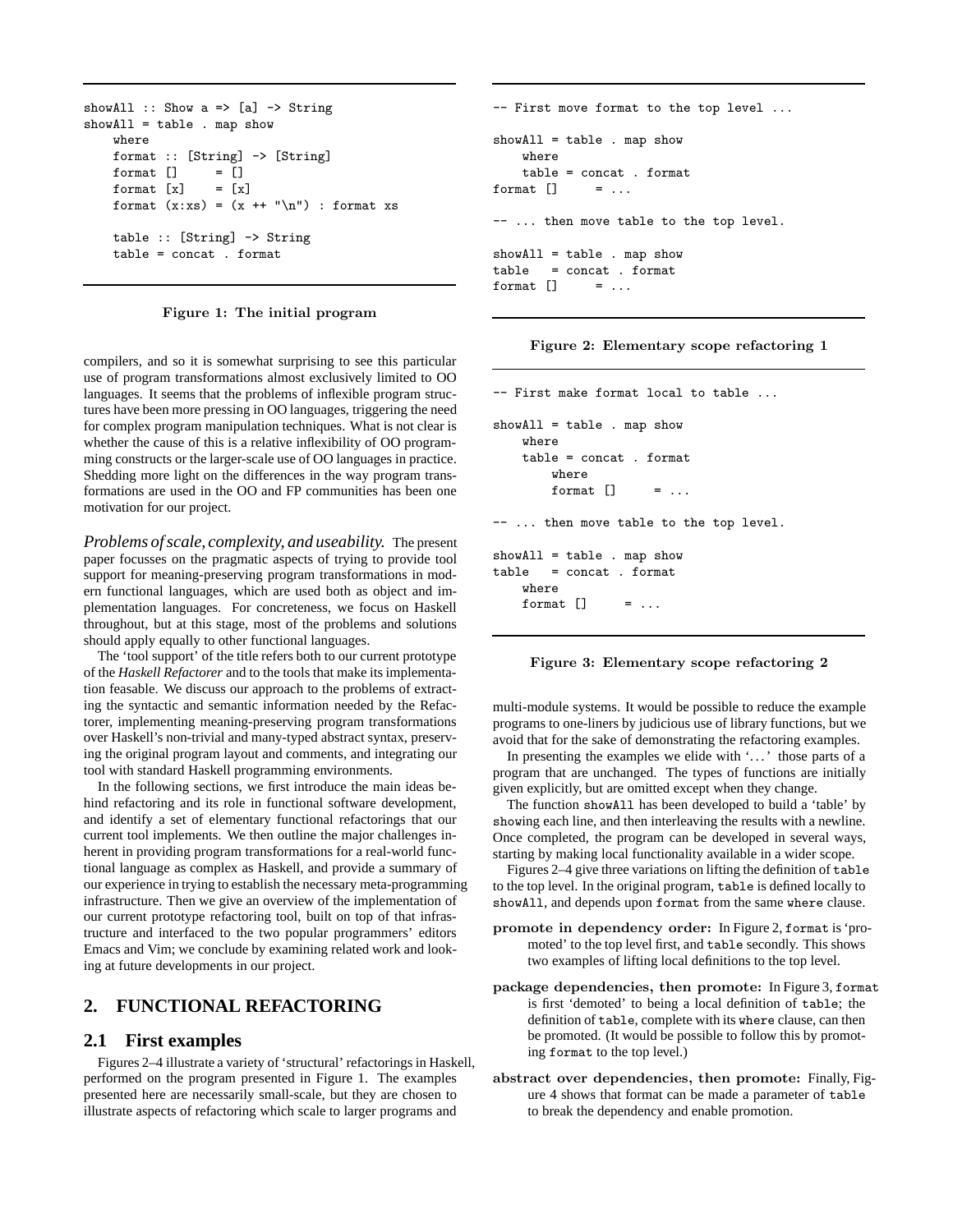```
-- Move table to the top level; it needs to take
-- format as a parameter.
showAll = table format . map show
    where
    format :: [String] -> [String]
    format [] = ...
table :: ([String] \rightarrow [String]) \rightarrow [String] \rightarrow String
table format = concat . format
-- Rename the formal parameter for readability.
showAll = table format . map show
    where
    format [] = ...
table fmt = concat . fmt
-- Move format to the top level.
showAll = table format . map show
format [] = \ldotstable fmt = concat . fmt
-- Unfold (inline) the definition of table
showAll = (concat . format) . map show
format [] = ...
table fmt = \dots-- Remove the definition of table
showAll = (concat . format) . map show
format \begin{bmatrix} 1 & 1 \\ 1 & 1 \end{bmatrix}-- Define table to be (concat . format)
showAll = table . map show
table = concat . format
format [] = ...
```
#### Figure 4: Refactoring with type change

In the remaining steps the formal parameter format is renamed to fmt; the definition of format is promoted to the top level and, within showAll, the application of the function table is inlined. This has the effect of removing the only use of table, so its definition can be removed, and then table can be reintroduced with its orginal meaning<sup>2</sup>.

In Figure 5 further refactorings are shown in a typical program development scenario. First the separator is made a parameter of format and subsequently of table, generalising their types.

A copy of showAll, named makeTable, is then generalised over both the separator and the show function. The result of this is a higher-order, polymorphic, function, which is ripe for reuse.

Finally, showAll is made an instance of the more general function makeTable, in an example of a *fold* transformation.

-- The refactored program, typed. showAll :: Show  $a \Rightarrow [a] \Rightarrow$  String showAll = table . map show format :: [String] -> [String] format  $[] = []$ format  $[x] = [x]$ format  $(x:xs) = (x + + "n")$ : format xs table :: [String] -> String table = concat . format -- Stage 1: make "\n" a parameter of format. ... format :: [a]  $\rightarrow$  [[a]]  $\rightarrow$  [[a]] format sep  $[]$  =  $[]$ format sep  $[x] = [x]$ format sep  $(x:xs) = (x + s)$ : format sep xs table =  $concat$  . format " $\nu$ " -- Stage 2: now make "\n" a parameter of table showAll :: Show  $a \Rightarrow [a] \rightarrow String$ showAll = table " $\n\cdot$ " . map show format :: [a] -> [[a]] -> [[a]] format sep  $[]$  = ...  $table :: [a] \rightarrow [[a]] \rightarrow [a]$ table sep = concat . format sep -- Stage 3: copy showAll, calling it makeTable; -- generalise by making show and "\n" parameters. ... makeTable :: (a -> [b]) -> [b] -> [a] -> [b] makeTable trans sep = table sep . map trans -- Stage 4: make showAll an instance of makeTable. showAll :: Show  $a \Rightarrow [a] \Rightarrow$  String showAll = makeTable show " $\n\frac{\nu}{n}$ " ...



#### **2.2 Reflecting on the examples**

Refactoring steps can be applied manually, perhaps with a checklist for each kind of refactoring, or with partial tool support through editor macros and test suites, or they can be automated, as in our *Haskell Refactorer*. Even in these small examples, it is clear that refactoring moves beyond mere indentation control or textual searchand-replace: the transformation steps should *preserve program functionality*, they may be *valid only under certain side-conditions*, they tend to be *semantics-based*. It is also clear that refactoring could profit from language-aware *tool support*, provided such support is *integrated into standard development environments*.

<sup>2</sup>The last three steps could be composed to form an 'inline parameter' refactoring.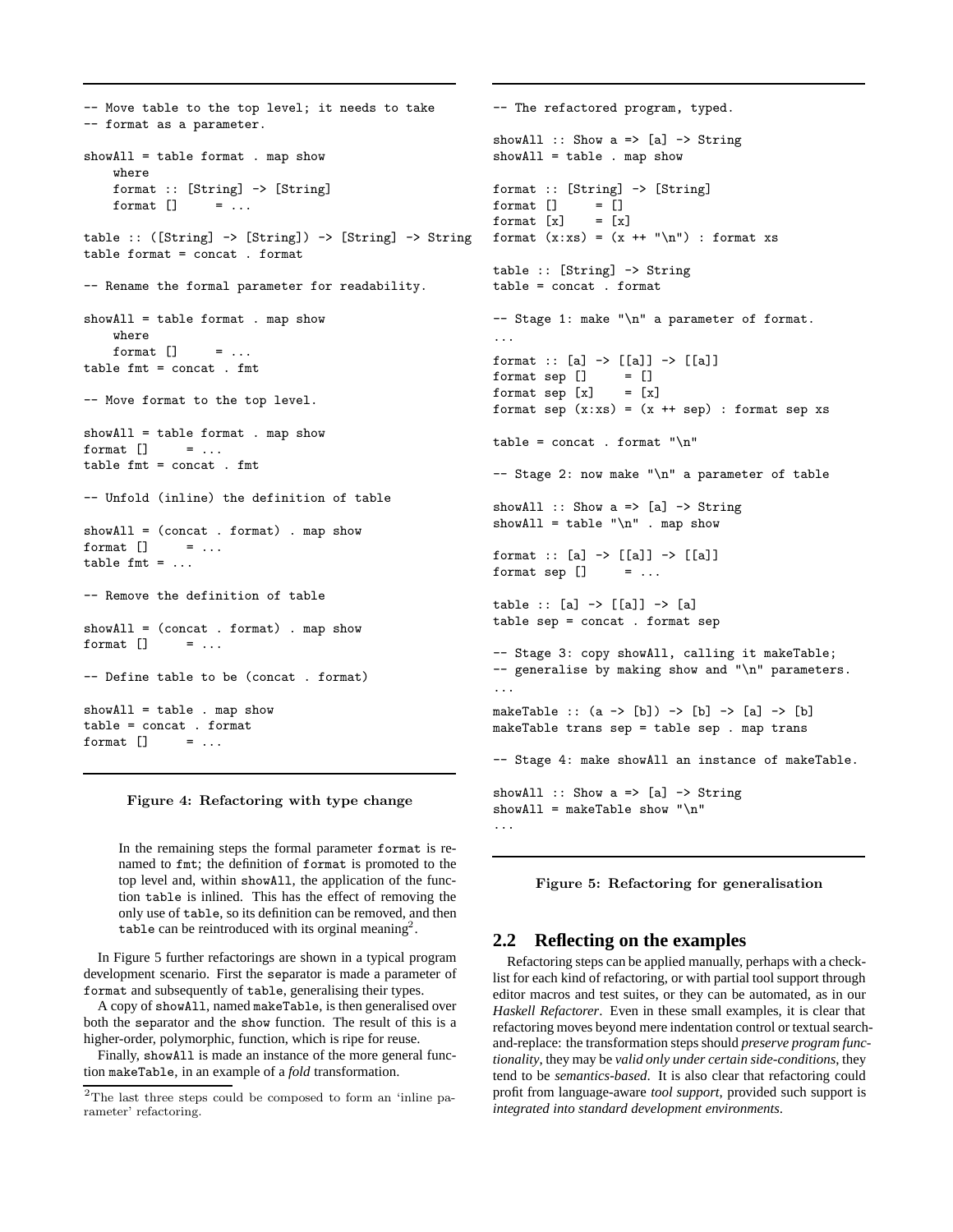*Preserving functionality.* This can mean a variety of things:

- strictly no change in the semantics of the program;
- no *observable* change, from the point of view of a welldefined interface, such as the main program. This latter allows functionality to be added, as in the example of generalising showAll to makeTable.

*Side-conditions.* Consider the scenario of Figures 1–4: it is not possible simply to move the definition of table to the top level unchanged, because it depends on format. The validity of attempted refactoring steps can be checked *before* or *after* each transformation, and can often be ensured by *compensating* for problems, turning incomplete transformations into valid refactorings:

- Postcondition. Perform the transformation, then test whether the program functionality has changed. In the scenario, this will cause the program to fail to compile; if there were also a definition of format at the top level, then the meaning of the program might be modified. A good test suite covering the refactored program might flag up such problems.
- Precondition. Reject transformations unless their validity as refactorings can be ensured in advance; this conservatism is safe, but not very helpful, leading to longer refactoring sequences. It is easy to miss some interactions when checking complex preconditions by hand.
- Compensation. Starting from a local transformation, infer the intended global refactoring, and compensate for any problems, to ensure validity. In the promotion scenario, any of the three variations shown would do. This is the most flexible, but also the most error-prone choice (not recommended for manual refactoring, but very convenient in refactoring tools).

Of these options, the 'postcondition' approach is not very desirable, but testing is mandatory as a safety net in by-hand refactoring. Verifying preconditions, or weakening preconditions where suitable compensations can be inferred systematically, are more favourable, but difficult to manage and get right without tool support.

*Semantics-based transformations.* Refactorings are not simply syntactic; many require awareness of the static semantics of the program, of static program analyses, and of the type system.

The examples highlight several reasons why refactoring 'by hand' in one of the standard Haskell program development environments – Vi or Emacs – is not a straightforward matter.

- In renaming the *parameter* format to fmt it is important to change only those occurrences of format and not occurrences of the *function* of the same name. Thus, refactoring tools need to be aware of the *static semantics* of the language.
- In lifting table, it is necessary to check its dependencies: this requires analysis of the *free variables* of the definition, and how they relate to the environment in which it occurs.
- Moreover, in this case the type of the function table is modified: if the program contains a type declaration for table then it has to be amended. A refactoring tool therefore requires access to *type information*.

*Tool support.* Although a refactoring may appear to be trivial, it is usually tedious and error-prone to put it into effect by hand. Take again the case of renaming the function format: it is necessary to identify all and only those occurrences of that function, and not to rename, for example, the parameter format. Renaming a function will require editing of the module in which the function occurs and – potentially at least – all the modules which import this module.

Thus, in order to refactor successfully, there needs to be a high level of automated support. The refactorings seen in the examples are implemented in our prototype toolkit.

*Tool integration.* Refactorings are source-level transformations.

- Integration. It is vital that a refactoring tool is an integral part of standard program development environments. According to our survey on the Haskell mailing list<sup>3</sup>, tools have to be integrated with the Vi and Emacs families of editors.
- Layout. For a refactoring tool to be useful, it must respect the layout style of the source; this requires the toolkit to keep source location information, *and to be able to transform this to maintain consistency of style of transformed definitions*.
- Comments. Comments need to be retained; in many situations the comments themselves need to be refactored, in line with the program. Automatic support for comment refactoring is problematic in general; it may be possible to provide limited support within a documentation system such as Haddock.

#### **2.3 Elementary refactorings**

This section introduces the refactorings in our prototype tool. The catalogue on our project home page gives other examples.

Practically motivated refactoring candidates tend to be complex combinations of simpler components. To avoid duplication of functionality and to provide for flexibility in recombination, it is essential to break such complex transformations into indivisible components from which more complex refactorings can be built.

For example, instead of automatically generating fresh names when lifting definitions, they can be renamed prior to lifting to avoid any clashes during lifting, keeping programmers in control and offering renaming as a refactoring in its own right. This search for elementary refactorings is sometimes in conflict with the idea of automatically compensating for programmer-initiated changes, especially as we do not yet support composite refactorings. These details are expanded in the discussion below.

Each of the refactorings has *side conditions*, which emphasises the fact that these are more than textual manipulations. In the group of refactorings presented here the prime conditions concern the *static semantics* of the program: the scope of definitions, the binding structure of the program (*i.e.* the association of the use of an identifier with its definition), the uniqueness of definitions in each scope and so forth.

#### *Renaming (*α*-conversion)*

Any program identifier can be renamed, as in Figure 4 where fmt replaces format. It is important to ensure that all and only the uses of one binding are renamed.

**Conditions.** The existing binding structure must not be affected. No binding for the new name may exist in the same binding group. No binding for the new name may intervene between the binding of the old name and any of its uses, as the renamed identifier would be *captured* by the renaming. The binding to be renamed must not intervene between existing bindings and uses of the new name.

<sup>3</sup> July 2002; results available from our project home page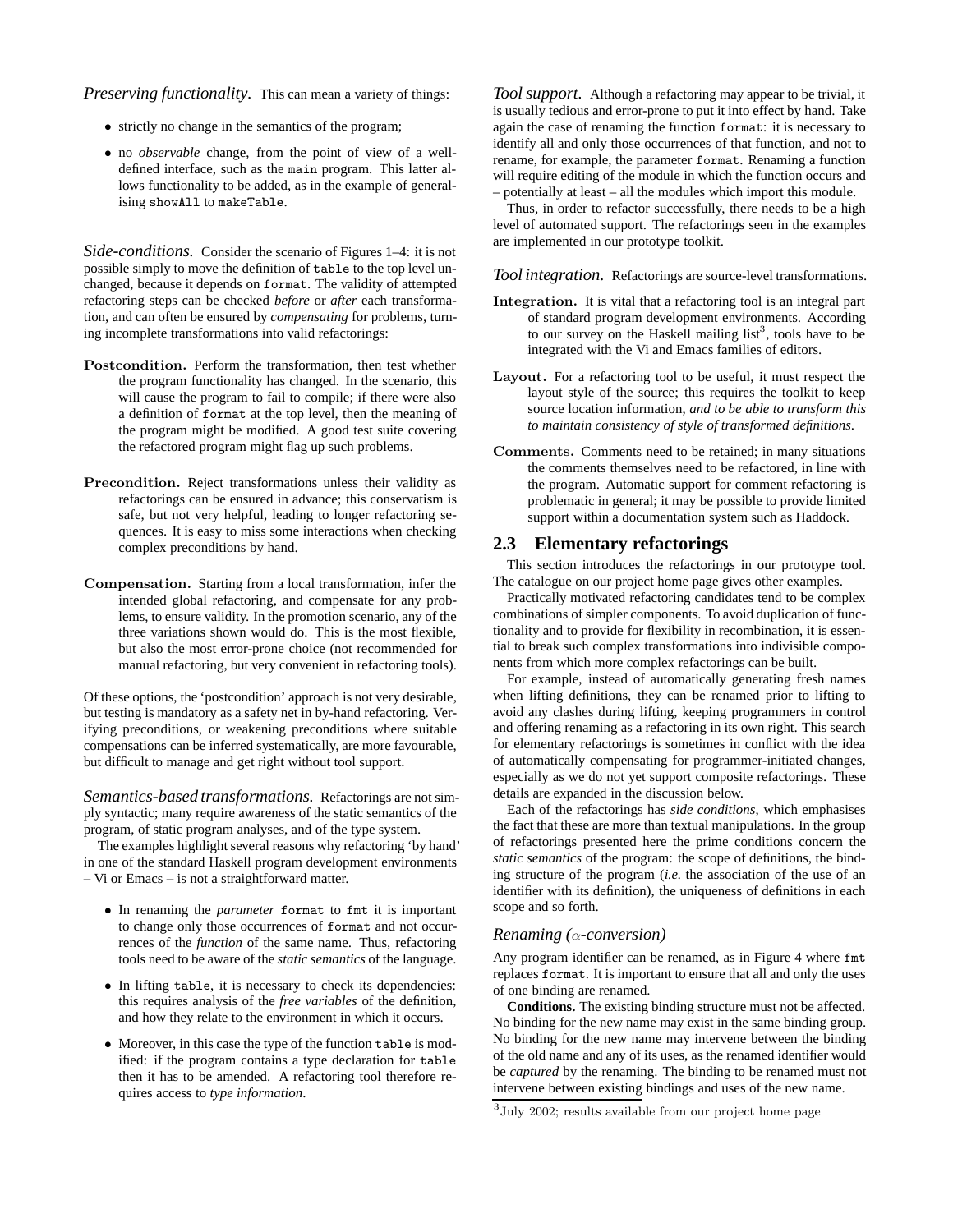#### *Duplication*

Any definition can be duplicated, at the same level as the original definition. A name for the duplicated definition needs to be supplied; alternatively a fresh name can be generated.

**Conditions.** For conditions on the new name see renaming.

#### *Deletion*

Any unused definition can be deleted.

**Conditions.** The condition on deletion is that there are no uses of the name whose definition is to be deleted.

#### *Promote one level*

A definition is lifted from a where or let into the surrounding binding group. Such lifting widens the scope of the definition. **Conditions.**

- Widening the scope of the binding must not capture independent uses of the name in the outer scope.
- There should be no existing definition of the name in the outer binding group (irrespective of whether or not it is used).
- The binding to be promoted must not make use of bindings in the inner scope.

The third condition is frequently violated in practice, so we compensate by *lambda lifting* the definition to turn such uses of inner bindings into formal parameters<sup>4</sup>. All the uses of the name have to be modified to take the extra actual parameters. Two conditions apply because of this.

- The binding must be a simple binding of a function or constant, rather than a pattern binding.
- Any argument must not be used polymorphically; recall that whilst it is possible to use a defined name at two different (incompatible) instances, the same is not true of an argument. Note that to enforce this constraint it is necessary to have access to type checking facilities.

#### *Demote one level*

A definition is demoted to a local scope given by a let or where. **Conditions.**

- All uses of the binding to be moved must be within the inner scope to which the definition is being moved.
- Free variables in the binding must not be captured when it is moved over nested scopes.
- Moreover, there should be no definition of the name in the inner binding group (irrespective of whether or not it is used).

#### *Add an argument*

Parameters can be added to definitions of constants and functions. This is one way to prepare for generalisation of a definition, followed by specialisaton of its uses. *Generalise a definition* is often the preferred alternative.

**Conditions.** No variable uses may be captured by the new formal parameter. Default values for actual parameters must be supplied and added to all uses of the definition. Adding those defaults must not introduce errors to the program.

#### *Remove an argument*

Any unused argument to a definition can be removed.

**Conditions.** There must be no uses of the formal parameter to be removed. All uses of the definition must be adapted to remove the corresponding actual parameters.

#### *Generalise a definition*

A definition is generalised by selecting a sub-expression of the right-hand side of the definition and introducing that sub-expression as a new parameter.

**Conditions.** No variable uses may be captured by the new formal parameter. Since the chosen expression becomes a parameter to the function at each of its call sites, that expression must be defined – and have the same value – at each of these sites:

- Any free names in the selected expression should be bound to names visible at the level of the definition itself (*i.e.* not be formal parameters or be defined locally to the definition).
- Moreover, the same bindings need to be visible at all call sites of the function, which ensures that the expression has the same meaning at each call site.

#### *Inline a definition (unfold)*

The application of a function is replaced by the right-hand side of the definition, with actual parameters replacing formals.

**Conditions.** Single-equation functions (or constants) can simply be inlined. For a more complicated function, pattern matching may have to be replaced by a case statement, for example.

Name capture of free variables in right-hand side or actual parameters must be avoided when unfolding the right-hand side and substituting actuals for formals at the call site.

## *Introduce a definition*<sup>5</sup>

A definition is introduced to denote an identified expression.

**Conditions.** The new definition must not disrupt the binding structure of the program. Moreover, the free names in the righthand side of the new definition must be bound to the same definitions as they were in the original context.

# **2.4 Interactions with language design**

The small set of elementary refactorings presented here focusses on the functional core of Haskell: names, bindings (parameters and definitions) and their uses. At this level, specifics of Haskell's design do not seem to have an influence, but that appearance is misleading. Alert readers will have noticed that some of these seemingly innocent refactorings need careful adaptation for Haskell, to take issues such as polymorphic vs monomorphic bindings and the monomorphism restriction into account, increasing the dependence of refactoring tools on type information.

Adapting the language design principle of *correspondence* [29] to refactorings suggests that for each refactoring of definitions, there should be a corresponding refactoring of parameters, and vice versa. Such a correspondence is indeed beginning to emerge, and it will be useful to look into the cases not yet covered, but it is necessary to keep in mind that, partially due to its type system, Haskell does not comply with those language design principles (see above; rank-n types and explicit type annotations provide work-arounds).

<sup>4</sup>This temporarily deviates from the ideal of elementary refactorings, as the extra parameters could be introduced in a separate step, or other compensation could be used. This will become a composite refactoring once our tool supports those.

 $^5\mathrm{Combined}$  with 'Generalise a definition', this provides part of the functionality of 'fold' transformations. The missing part involves folding instances of existing definitions. Once we fully support fold, we will have to address the issue of total correctness.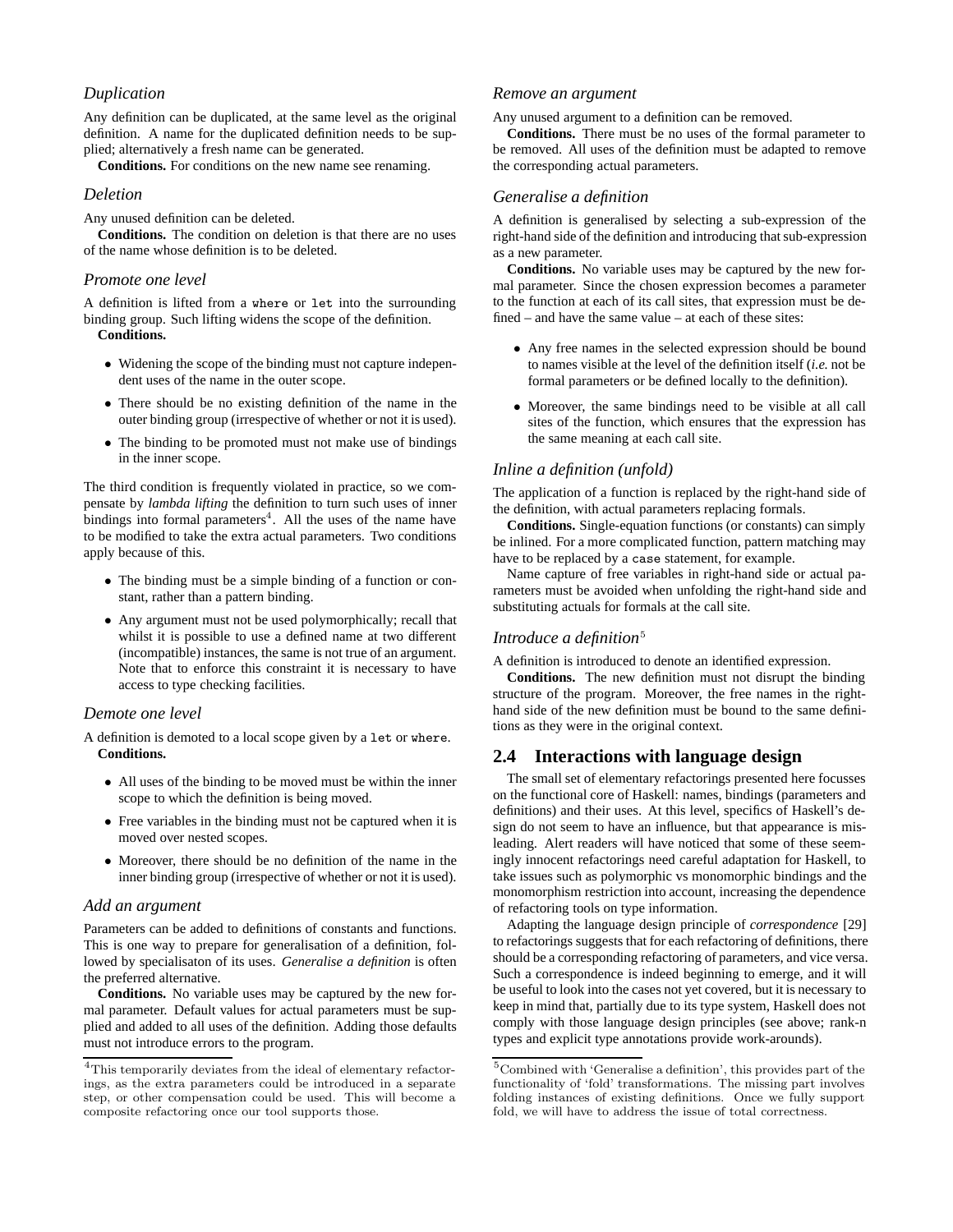# **3. TOOLING UP FOR REFACTORING OF FUNCTIONAL PROGRAMS**

Refactoring tools support interactive program manipulation – they are used as part of the editing process, but operate on syntactic and semantic information, not on character strings. Continuing the evolution from plain text editors to syntax- and semantics-aware editors and IDEs, they share many of the characteristics of optimising compilers: source texts need to be parsed to extract abstract syntax trees from concrete syntax strings; programs need to undergo static analysis to determine, e.g., the scope of identifiers, and type analysis to extract type information (initially mostly to update existing type annotations, later to guide type-level refactorings).

Then, the real work of refactoring begins: based on abstract syntax trees annotated with static semantics information, analyses have to be implemented to validate the side-conditions of refactorings (which are meaning-preserving only if those side-conditions are met) and to compute the global changes that are needed to compensate for the local changes initiated by the tool user. For example, adding a parameter to a function definition requires follow-on changes throughout the program wherever that function is applied.

Finally, the program transformations themselves have to be implemented and – unlike in traditional compilers – the modified abstract syntax trees have to be presented to the programmer in concrete syntax form. This seemingly minor issue will turn out to have a major impact on our implementation design, as we discuss below.

For proper refactoring support, a complete compiler frontend is needed, plus an analysis and transformation engine similar to those employed in optimising compilers. Last, but not least, the results have to be presented to the programmers, and the whole refactoring process needs to be integrated with and interactively controlled via their favourite development tools.

Given that feature-rich modern functional languages have come a long way since the days of Lisp S-expressions [12], it quickly becomes clear that implementing tool support for refactoring programs in such languages requires tool support itself.

#### **3.1 Meta-Programming I: Information**

Ideally, tool-builders and other meta-programmers would reuse the functionality already present in the language implementations, via a well-defined standard reflection API such as the ADA Semantic Interface Specification ASIS<sup>6</sup>. Unfortunately, meta-programming support in functional languages like SML and Haskell has not kept pace with their overall development. If it exists at all, it tends to be relegated to implementation-specific extensions (SML/NJ's Compiler structure, or GHC's template meta-programming).

As functional language implementations tend to be bootstrapped, extracting the relevant code from the functional implementation seems to be the next best bet, until one sees just how implementationspecific and interwoven with other components that code tends to be. For our concrete example of Haskell, earlier efforts had produced at least reusable parsing and pretty-printing libraries, but for the more complete kind of front-end needed for refactoring, the tools we need have only just started to become available.

#### *3.1.1 Concrete and Abstract Syntax*

The best known Haskell frontend is probably the haskell- $src^7$ package in the hierarchical libraries (also known as hsparser or hssource), which comprises abstract syntax data types and support for parsing and pretty-printing of Haskell 98 code. A variant of the parser is used in the Haddock Haskell documentation tool [22].

This tends to track GHC's extensions to Haskell, and has been used successfully in a companion project on Haskell metrics [27].

In an early prototyping exercise, we implemented a few refactorings with syntactic information only, building on no more than the Haddock parser and the haskell-src pretty-printer. We soon had to add our own static analysis to determine the scope of variables, and then we would have had to add our own type analysis for refactorings interacting with Haskell's complex type system. Dealing with these non-trivial aspects of Haskell would have delayed work on the core of our project substantially, so we kept looking for more complete Haskell-in-Haskell frontends. We also noticed that we had to write (and later maintain!) large amounts of 'boilerplate' code for each refactoring – code that had to spell out 'obvious' aspects of abstract syntax traversal in painful detail, so we started to look for better meta-programming alternatives in general.

#### *3.1.2 Adding Types and Static Semantics*

The most popular approach towards such more complete Haskell frontends has been to combine haskell-src with Mark Jones' "Typing Haskell in Haskell" (thih) [13]. We compared Hatchet<sup>8</sup>, and a snapshot of the as yet unreleased *Programatica*<sup>9</sup> frontend, again by prototyping a small number of refactorings. It soon became clear that more effort had been invested in the *Programatica* frontend, but Hatchet remained attractive for its simplicity.

Hatchet, in version 0.1 (released May 2002), offers access to abstract syntax, as well as type and kind information (a slight modification was needed to get type information for locally declared variables), and information about the predefined class hierarchy and instances. It lacks support for multi-module programs, user-defined classes and instances, and record syntax.

*Programatica*'s frontend, in a snapshot dating from October 2002, offers almost complete support for Haskell 98 (plus a small number of extensions). While inspired by the original ideas of hsparser and thih, additional thoughts have been put into many aspects of the system. Examples of such extensions include dealing with the gap between assumptions in thih and Haskell's static analysis and module system [3], replacing the lexer to preserve more information about source programs [11], replacing the abstract syntax with a parameterized version supporting syntax variants and extensions, and providing for (limited forms of) generic programming [28].

Not all of the additional features of *Programatica*'s frontend are beneficial for our own project, but the completeness and ongoing development of *Programatica* provided the decisive advantages.

# **3.2 Meta-Programming II: Transformation**

The result of parsing programs will be some representation of their abstract syntax trees in terms of a collection of mutually recursive types reflecting the structure of the language grammar. Now, writing compilers and other program processing tools is often cited as a shining example for the advantages of functional programming, but we have found that this argument tends to ignore issues of scaling. Naively applying standard functional programming techniques to a collection of data types representing the Haskell grammar leads to impractically large amounts of boilerplate code.

The cause of the trouble is the large number of algebraic types, each being a sum of a large number of constructors, many of which may recursively contain elements of types representing other parts of the abstract syntax. A naive implementation of a simple recursive traversal replacing each constructor by itself would consist of a function for each type, with a case for each constructor in that type,

 $^6$ http://www.acm.org/sigada/wg/asiswg/

<sup>7</sup> http://haskell.org/ghc/docs/latest/html/haskell-src/

 $^8$ http://www.cs.mu.oz.au/~bjpop/hatchet.html

<sup>。&</sup>lt;br><sup>9</sup>http://www.cse.ogi.edu/PacSoft/projects/programatica/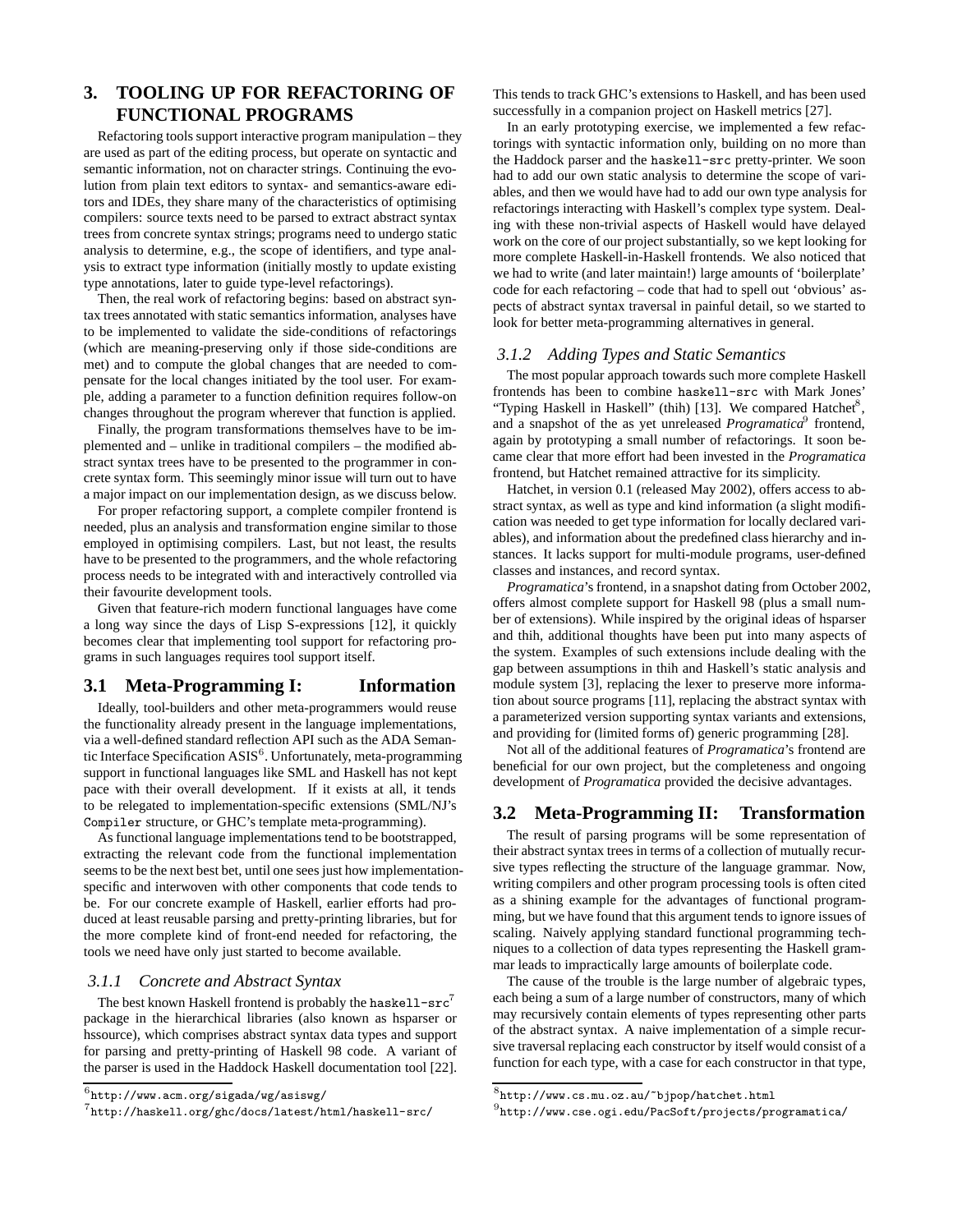and since the function call graph would mimic the recursive grammar, these functions would be so heavily entangled that they could not be reused in isolation. So each new kind of traversal would require an effort reflecting the size of the whole grammar, even if the purpose of the traversal was just to rename all occurrences of an identifier in a certain scope.

An obvious improvement – defining generalised higher order traversal operators, such as fold and map, which could then be instantiated for more specific purposes – is slightly impeded by the complex and many-typed nature of the abstract syntax. Fold and map can be defined generically, and a variety of Haskell extensions permit datatype-specific instances of generically defined functions to be generated automatically [4, section 3.4], so the use of general higher-order traversal operators can be translated to the problem at hand. However, generic programming support, while necessary, is not sufficient to reduce our problem to practical dimensions: instantiating a recursive nest of folds over each of the parts of the grammar is still proportional to the size of the grammar.

One way to attack this problem, and move towards composable traversals, are updateable fold-algebras [21], where for each type, the higher-order parameters to its fold operation are collected in a record, and default records specifying trivial traversals (generated using generic programming techniques) only need to be updated with non-trivial functions for those constructors relevant to a specific traversal (e.g., those related to variables).

The next problem is the organisation of transformation code. Here, we wanted to profit from work on rewriting strategies, e.g., for program transformations in optimising compilers [32, 31]. Strategic programming separates recursively applied transformations into local rewrite rules and global reduction strategies, aiming to provide both as elements of a domain-specific language for composing transformations. In functional languages, both rewrite rules and strategies can be supported as first-class functions, so a function implementing a local rewrite rule can be passed to another function implementing a bottom-up reduction strategy, and finally the combination can be applied to a complex data structure.

The *Strafunski* project [18] has recently translated the ideas of strategic programming to statically typed frameworks. Design experiments were still in full swing when our Refactoring project started, but the API for the library of strategic programming combinators appears to have stabilised now and isolates us somewhat from ongoing developments in the underlying implementation technologies [17]. Combining generic and strategic programming in a pragmatic way, *Strafunski* aims to scale the promises of functional programming over algebraic types to the complexities of realistic programming language grammars, listing functional transformations of COBOL programs as a major applicaton area and recently even experimenting with language-parametric refactorings [16].

We have found *Strafunski* an indispensible tool for our purposes. It successfully addresses the issues of generic programming, reuse, and succinct specification of complex transformation schemes, and by freeing us from unmaintainable amounts of boilerplate code it even reduces our dependence on the choice of Haskell frontend.

*Programatica* comes with support for a small selection of generic traversal operations, defined explicitly as type class instances for all types involved in the abstract syntax representation. To limit the detrimental effects of recursion on reuse, the data type definitions follow a 2-level scheme which splits recursive algebraic types into separate parts describing structure and recursion (Sheard [28] describes the basic techniques as well as the use of general traversal operations to define a generic unification algorithm).

While mostly successful within *Programatica* itself, the coding of generic functions using only type classes leads to large amounts of boilerplate code for the general traversal functions. That code does not have to be repeated for each specific traversal, but is sensitive to changes in grammar or traversals. Also, the 2-level approach to datatype definitions substantially complicates the types representing Haskell's abstract syntax, compared with haskell-src.

Currently, we avoid any explicit use of *Programatica*'s traversal support in favour of *Strafunski*'s StrategyLib, which also helps to isolate us from the complexities of *Programatica*'s data types.

#### **3.3 Meta-Programming III: Interaction**

Refactoring tools provide source-level assistance for programmerguided software redesign and thus have to be integrated into the program development process in as seamless a way as possible.

In his thesis [26, chapter 6], Roberts analyses the differences between his first, stand-alone refactoring tool ("While technically interesting, it was rarely used, even by ourselves.") and his more recent, highly successful Refactoring Browser for Smalltalk [25]. He lists technical and practical success criteria for a refactoring tool: maintaining a source code data base with easy access to accurate syntactic and semantic information (type of object under cursor, scope-aware search for identifiers, definitions and uses, etc.), speed of analyses and transformations/recompilations, support for recovery of last-known-good code version via undo, and tight integration of refactoring into standard programming environment.

Based on the insight that refactoring tools continue the evolution towards semantics-aware editors and IDEs, it would have been very tempting to implement such an IDE from scratch, including a fully fledged syntax-aware editor for Haskell. However, the substantial efforts involved in such an adventure would not only have distracted from our current project's main research questions, such an approach would also be questionable for pragmatic reasons.

Placing our refactoring tool out of current development tool chains would have involved us in editor wars at best and condemned our tool to irrelevance at worst. So we decided to design our *Haskell Refactorer* to be independent of a specific GUI, in favour of a generic textual API and bindings to this API for two of the most popular programmer's editors, Vim and Emacs  $10$ . According to our survey, these two editor families cover the vast majority of Haskell programmers' development environments.

# **4. IMPLEMENTING A REFACTORING TOOL FOR FUNCTIONAL PROGRAMS**

Developing a refactoring tool for a real-world popular functional language not only provides us with a framework for exploring the prospects of refactoring functional programs, but also makes refactoring techniques and tools available to functional programmers.

Our current prototype *Haskell Refactorer* is built on top of *Strafunski* and *Programatica*'s frontend, is integrated with Emacs and Vim, and supports a small set of basic refactorings. The tool is straightforward to use, and more importantly, it preserves both comments and layout style of the source. The refactorings are so far only supported within a single module and are not supported by type analysis, but implementing them has been essential in identifying technical problems, finding suitable supporting tools and establishing the current implementation architecture. In this section, we give a brief overview of our tool, including its interface and its implementation architecture and techniques.

#### **4.1 The Interface**

Figure 6 shows a snapshot of the current Haskell refactoring tool embedded in Emacs. To perform a refactoring, the source of inter-

 $\overline{10}_{\tt http://www.vim.org}$  http://www.gnu.org/software/emacs/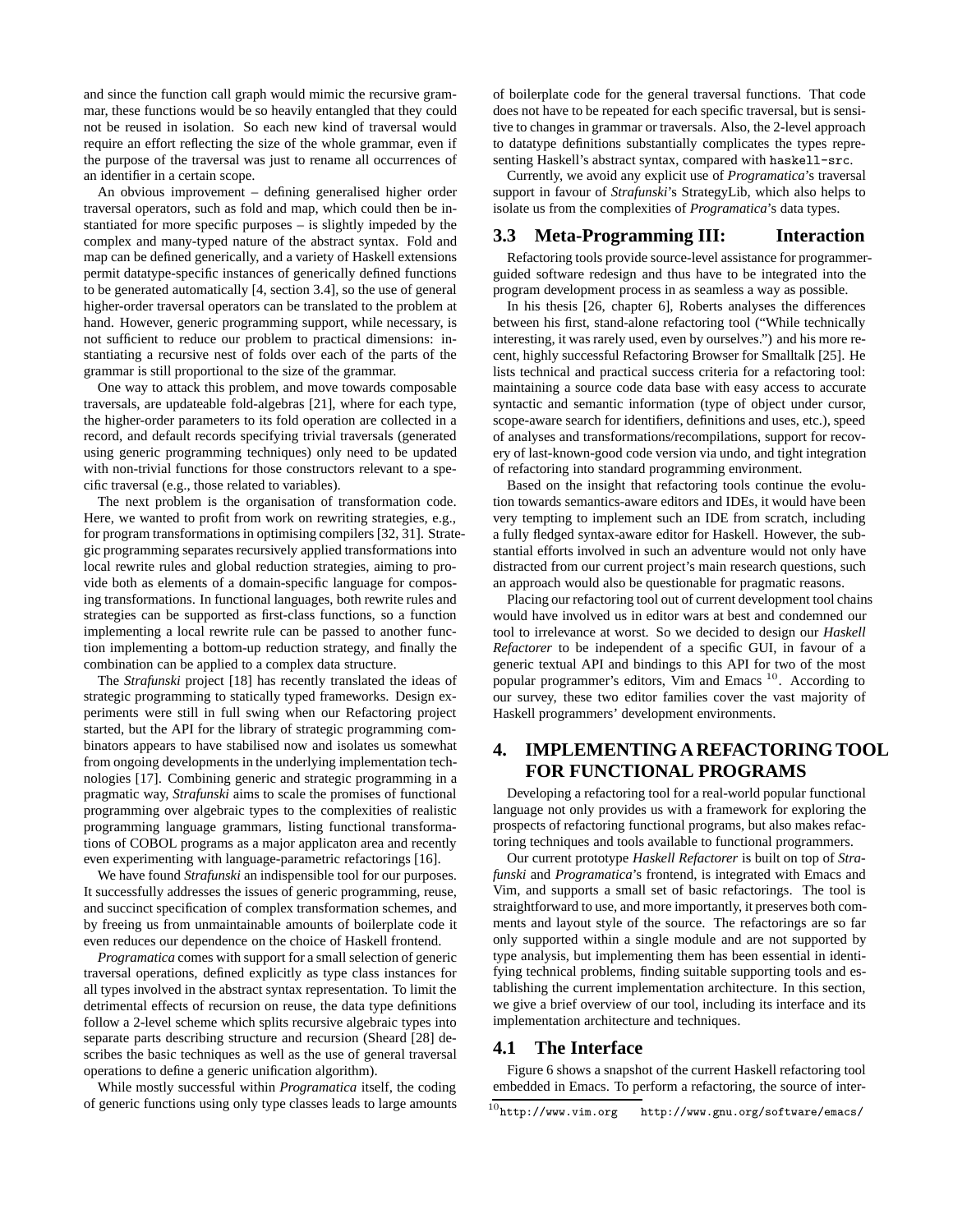

Figure 6: A snapshot of the Haskell refactoring tool embedded in Emacs

est has to be selected in the editor first. For instance, an identifier is selected by placing the cursor at *any* of its occurrences; an expression is selected by highlighting it with the cursor. Next, the user chooses the refactoring command from the *Refactor* menu and inputs any parameters in the mini-buffer if prompted. After that the refactorer will check the selected source is suitable for this refactoring, the parameters are valid, and the refactoring's side-conditions are satisfied. If all checks are successful, the refactorer will perform the refactoring, otherwise it gives an error message and aborts the refactoring. Using the refactoring tool embedded in Vim is similar.

Figure 6 also shows a particular refactoring scenario. The user has selected the identifier format in the definition of table, has chosen the *duplicateDef* command from the *Refactor* menu, and is just entering a new definition name newFormat in the mini-buffer. After this, the user would press the *Enter* key to perform the refactoring. The result of this is shown in Figure 7: a new declaration defining newFormat has been added to the module after the definition of format (note that, unlike editor-based copy&paste, the refactorer ensures consistent renaming, including recursive calls).

#### **4.2 The Implementation Architecture**

The design of the implementation architecture has evolved through a number of stages. Figure 8 shows a graphical overview of the original implementation architecture: to perform a refactoring, the parser takes the program source and parses it into an abstract syntax tree (AST), the refactorer then carries out program analysis and transformation on the AST and after that, the pretty-printer presents the modified AST to the programmer in concrete syntax form. This architecture is straightforward, but has two fatal disadvantages:

• The program is parsed before each refactoring, even if there has been no editing activity since the previous refactoring. Frequent reanalysis of large programs can be time-consuming, which could discourage programmers from using an automatic refactoring tool $^{11}$ . To avoid this, one would want to reuse the AST if possible. However, the AST contains in-



Figure 7: A snapshot showing the result of duplicating a definition



Figure 8: The original implementation architecture

formation about the position of identifiers (which turns out to be very useful for both program analysis and transformation) and, after a refactoring, some position information in the AST may have become invalid. The new layout is first computed in the pretty-printer, so one could try to update the position information in the abstract syntax tree there, but this involves dramatic changes of the pretty-printer.

• Comments are not preserved in the AST and the pretty-printer produces output which completely ignores the style – let alone the concrete layout – of the input program, so after a refactoring, programmers may find all the comments in their programs are missing and the layout style produced by the prettyprinter is completely different from that before refactoring.

Clearly, this is unacceptable from a programmer's point of view, so one would want to preserve comments in the abstract syntax tree, analyse the input program for the style of layout used, and modify the pretty-printer to adapt to the input style and to reproduce comments. However, this is far from ideal.

Inspired by the fact that *Programatica*'s lexer preserves position information, and that comments and white space are also preserved in the first passes of the lexer, we adjusted the implementation architecture as shown in Figure 9. Two separate improvements address the problems of the original architecture:

• In the new architecture, the refactorer operates on two views of the program: the token stream produced by the first pass of the lexer (with comments and white spaces still intact) and the AST produced by full lexing and parsing. The AST is used only as an auxiliary representation of the program to guide the direct modification of the token stream. The refactorer still performs program analysis and transformation on

 $^{11}\rm{Realistic\ refactorings}$  are composed of multiple small steps, each of which appears to users as an advanced editing operation, lowering the threshold for what is deemed acceptable processing time.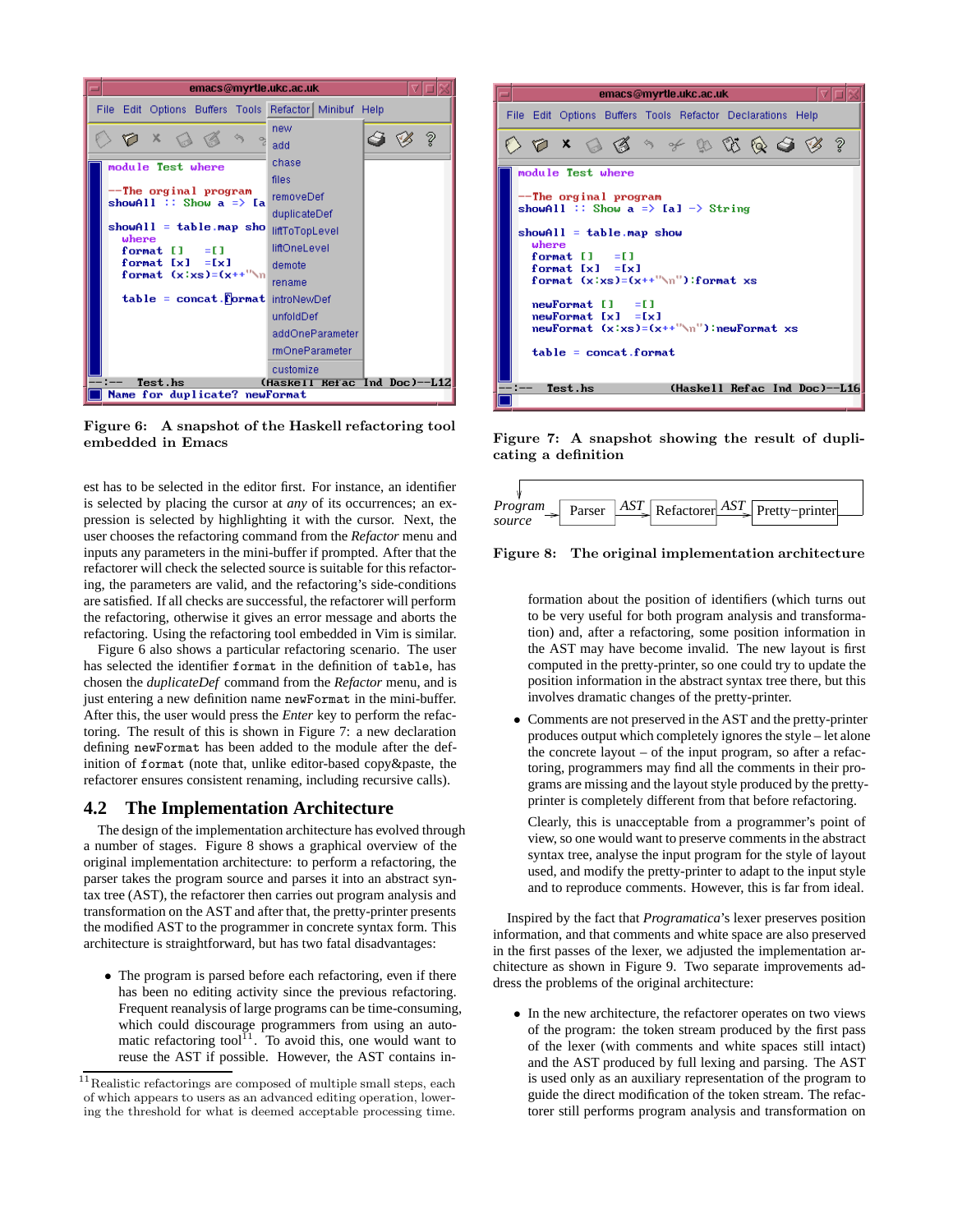

Figure 9: The new implementation architecture

the AST but, once the AST has been modified, the refactorer will modify the token stream as well to reflect the changes in the AST. The token stream also needs adjustment to counteract the side-effects of the transformation on the layout rules.

• If there is no editing activity between the current refactoring and the previous one it is possible to update and reuse the AST. Lexing the program output yields a token stream in which each token has correct position information, and we can use this to update the position information in the AST from the previous refactoring. After that, the updated token stream and AST are ready for the next refactoring.

Instead of using the pretty printer to present the modified AST to the programmer in concrete syntax form, the new program will be extracted from the token stream, preserving both comments and layout style for the majority of programs. For certain refactorings, the refactorer may produce new code in which no layout information can be inferred (e.g., when unfolding a definition with multiple guards, the multiple clauses may have to be translated into a conditional expression). In this case, the pretty-printer will be used to print the new code, which is then inserted into the token stream. Also, just preserving comments is not sufficient, so we apply simple heuristics to associate and move comments with nearby code.

Next, we describe the components in the new architecture in some more detail, explaining our use of *Strafunski*-style generic programming and *Programatica* front-end components.

#### *4.2.1 The Lexer*

*Programatica*'s lexer [11] is generated from a lexical syntax specification and is split up into several passes. As mentioned before, position information is preserved by the lexer, and the first passes of the lexer preserve comments and white space. These two features make it possible for our refactoring tool to preserve comment and program layout style as well as avoiding reparsing the program. The lexer splits an input String into a list of token Strings:

type Lexer = String -> [(Token,(Pos,String))]

where Token is a data type classifying tokens, and Pos represents the position of the token in the source.

#### *4.2.2 The parser*

*Programatica*'s parser is based on hsparser, but with a parameterised abstract syntax supporting syntax variants and extensions. We outline the treatment of identifiers only, as these are central to the refactorings presented. In the AST produced by the parser, each identifier is paired with its position information in the source file.

A further scoping process on the AST adds more information to each identifier, and produces a new variant of the AST. In this variant, called the scoped AST, each identifier is associated with not only its position in the source file, but also the information about where it is defined and which name space it belongs to. The type used for identifiers in the scoped AST is called PNT and defined as:

data PNT=PNT (PN HsName Orig) (IdTy Pid) OptSrcLoc

Roughly, HsName contains the name of the identifier, Orig specifies the identifier's origin information which usually contains the identifier's defining module and position, the identifier's name space information is contained in (IdTy Pid), and OptSrcLoc contains the identifier's position information in the source file.

The scoped AST makes our life easier in the following aspects.

- Source position information makes the mapping from a fragment of code in the source (editor view) to its corresponding representation in the scoped AST (refactorer view) easier.
- Identifiers in different scopes can be distinguished by just looking at the PNT values themselves. Two identifiers are same if and only if they have same origin.
- Given an identifier, the scoped AST makes it convenient to find the binding definition of the identifier if there is one, as well as the places where it is used.

#### *4.2.3 The Refactorer*

The refactorer is the engine that actually performs the program analysis and source-to-source transformation. Program analysis aims at validating the side-conditions of refactorings. Program transformation performs rewriting of the AST and token stream.

Both program analysis and transformation involve traversing the scoped AST frequently, which is where *Strafunski* [20, 19] comes into play. As discussed in Section 3.2, *Strafunski* was developed to support generic programming in application areas that involve term traversal over large abstract syntaxes, such as Haskell's. The key idea is to view traversals as a kind of generic function that can traverse into terms while mixing uniform and type-specific behaviour. *Strafunski* offers both a generic traversal combinator library *StrategyLib* and a generative tool support based on *DrIFT*<sup>12</sup> to use the library on large systems of data types.

Two kinds of generic functions can be constructed using the combinators provided in *StrategyLib*: type-preserving generic functions dealing with program transformation and type-unifying generic functions dealing with program analysis. The result of applying a type-preserving generic function to a term of type *t* is of type *t* in a monadic form (so that transformations can fail or return multiple results), whereas the result of a type-unifying generic function application is always of a specific type, say *a* (again in a monadic form) regardless of the type of the input term.

Figures 10 and 11 give two simple examples, illustrating the form of code implementing program analysis and transformation using *Strafunski*'s combinators with *Programatica*'s data types.

The example in Figure 10 defines a type-unifying generic function which collects all the data constructors in a fragment of Haskell code. Here, the functions applyTU, stop tdTU, failTU and

 $^{12}$ http://repetae.net/john/computer/haskell/DrIFT/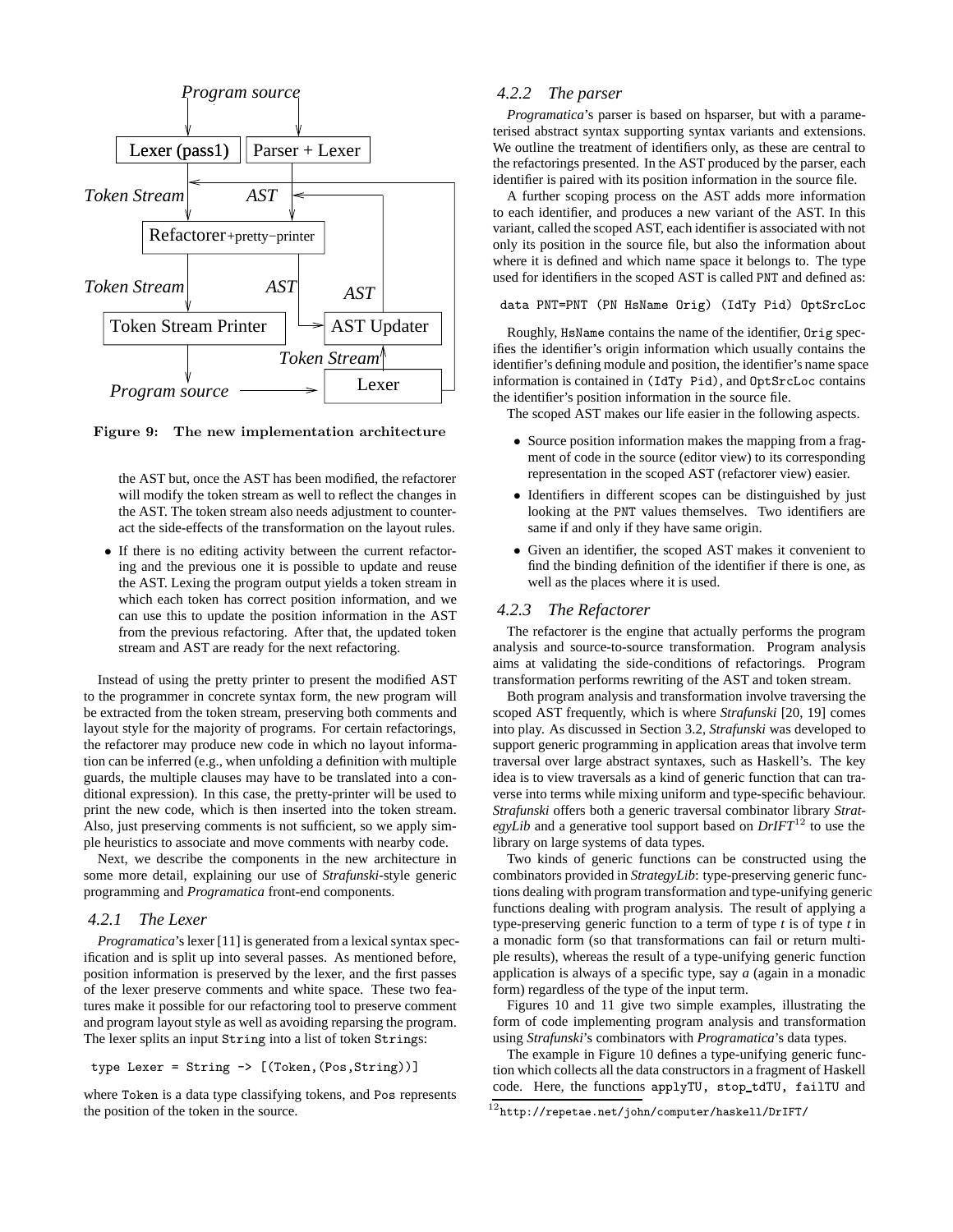```
--type PName = PN HsName Orig
hsDataConstrs::(Term t)=>t->Maybe [PName]
hsDataConstrs = applyTU worker
   where
   worker = stop tdTU (failTU 'adhocTU' pntSite)
   pntSite ::PNT->Maybe [PName]
   pntSite (PNT pname (ConstrOf _ _) _)
             = Just [pname]
   pntSite _ = Nothing
```

|  |  |  | Figure 10: Collecting data constructors |
|--|--|--|-----------------------------------------|
|--|--|--|-----------------------------------------|

```
-- data HsName = Qual ModuleName String
               | UnQual String
-- type PName = PN HsName Orig
rename::(Term t)=>PName->HsName->t->Maybe t
rename oldPName newName = applyTP worker
   where
   worker = full tdTP (idTP 'adhocTP' pnameSite)
   pnameSite :: PName -> Maybe PName
   pnameSite pn@(PN name orig)
    | pn == oldPName = return (PN newName orig)
   pnameSite pn = return pn
```


adhocTU are type-unifying variants of strategy combinators from *StrategyLib.* stop\_tdTU s t denotes a top-down traversal of term t: it applies the strategy s at each level, stops if s succeeds, recurses if s fails, and collects the results. The polymorphic strategy failTU always fails, s1 'adhocTU' s2 extends a polymorphic default strategy s1 with a type-specific strategy s2.

The function worker performs a top-down traversal of the AST to the PNT level, where it calls pntSite. This latter function returns the data constructor name in the Maybe monad if the current PNT is a data constructor, otherwise, it returns Nothing. We use the list data type to deal with the case where there are several data constructor names. In combination with stop tdTU, the default strategy failTU indicates that worker always recurses when faced with terms of any other type than PNT and that only applications of pntSite to subterms of type PNT contribute to the result of applying worker to a term of arbitrary type.

A type-preserving generic function renaming all occurrences of a specified identifier to a new name is defined in Figure 11. Using the combinators applyTP, full tdTP, adhocTP and idTP from *StrategyLib*, this function carries out a full top-down traversal over the AST as specified by full tdTP. This way, it will reach each node in the input AST. Most of the time, it behaves like idTP which denotes the polymorphic identity strategy, but it will call the function pnameSite whenever a term of type PName is encountered. The function pnameSite replaces the identifer name contained in current PName by newName if this identifier is same as the identifier to rename. Otherwise, it returns the PName unchanged.

Our early experience in implementing the refactoring tool using *Strafunski* indicates that this style of generic programming to some extent liberates us from the complexity of Haskell syntax, avoiding large amounts of boilerplate code that is tiresome to write, vulnerable to change and error prone. We need only to describe functionalities for the types and constructors that are immediately relevant for an analysis or transformation at hand, thus concentrating on the significant part of the implementation.

So far, the code needed to implement a refactoring (not counting general support code) appears to average out at about 200 lines of code. For comparison: in our experiments without generic traversal support, even the simple renaming example of Figure 11 amounted to that many lines. Chris Ryder, whose metrics library [27] tackles similar analysis tasks over the Haskell grammar without *Strafunski*, corroborates our own impression that the refactoring implementations are comparatively concise and readable.

However, even with the help of *Strafunski* and *Programatica*'s frontend, implementing a practical refactoring tool is still non-trivial:

- Dozens of refactorings are going to be implemented an initial catalogue (that predates our implementation and needs to be revised) is available from our project home page.
- Each refactoring has its own side-conditions and transformation rules, usually involving both syntactical and semantical analysis. We have not even started to support type-based or type-level refactorings, nor have we addressed multi-module refactorings or their interaction with separate compilation.
- The refactoring tool should support composite refactorings, built from series of elementary refactorings. *StrategyLib* provides a starting point, but the challenge is to facilitate userdefined composite refactorings.
- The refactoring tool should support undo/redo of refactorings. Editor-side undo/redo does not interact well with changes initiated by an external tool, possibly affecting multiple files.
- We need to develop theory to support the implementation.

#### *4.2.4 The Token Stream Printer*

After a refactoring, the token steam printer gets the modified token stream from the refactorer, extracts the strings contained in tokens, concatenates them together getting the new program source, and finally, presents it to the programmer.

#### *4.2.5 The AST Updater*

If one refactoring immediately follows another, the scoped AST from the previous refactoring can be reused. However, some position information in this scoped AST might be invalid, and some tokens in the modified token stream from the refactorer might not be really tokens. So, we lex the new program source getting a token stream with correct information associated with each token, then use the new token stream as a guide to update the position information in the scoped AST, in a two-pass process. The first pass collects the identifiers and their associated source positions in a topdown, left-to-right manner. The second pass updates the position information in the AST according to a mapping between the positions from the first pass and the positions from the token stream. Our experiments show that this method is much faster than reparsing and rescoping the program.

#### **4.3 Haskell programming in-the-large**

Our own project is just at the beginning of what is going to be a substantial code base, but in order to keep the size of code for each refactoring manageable, we are building on other projects, namely *Strafunski* and *Programatica*. Each of these is a substantial package of Haskell code in its own right, building on both standard and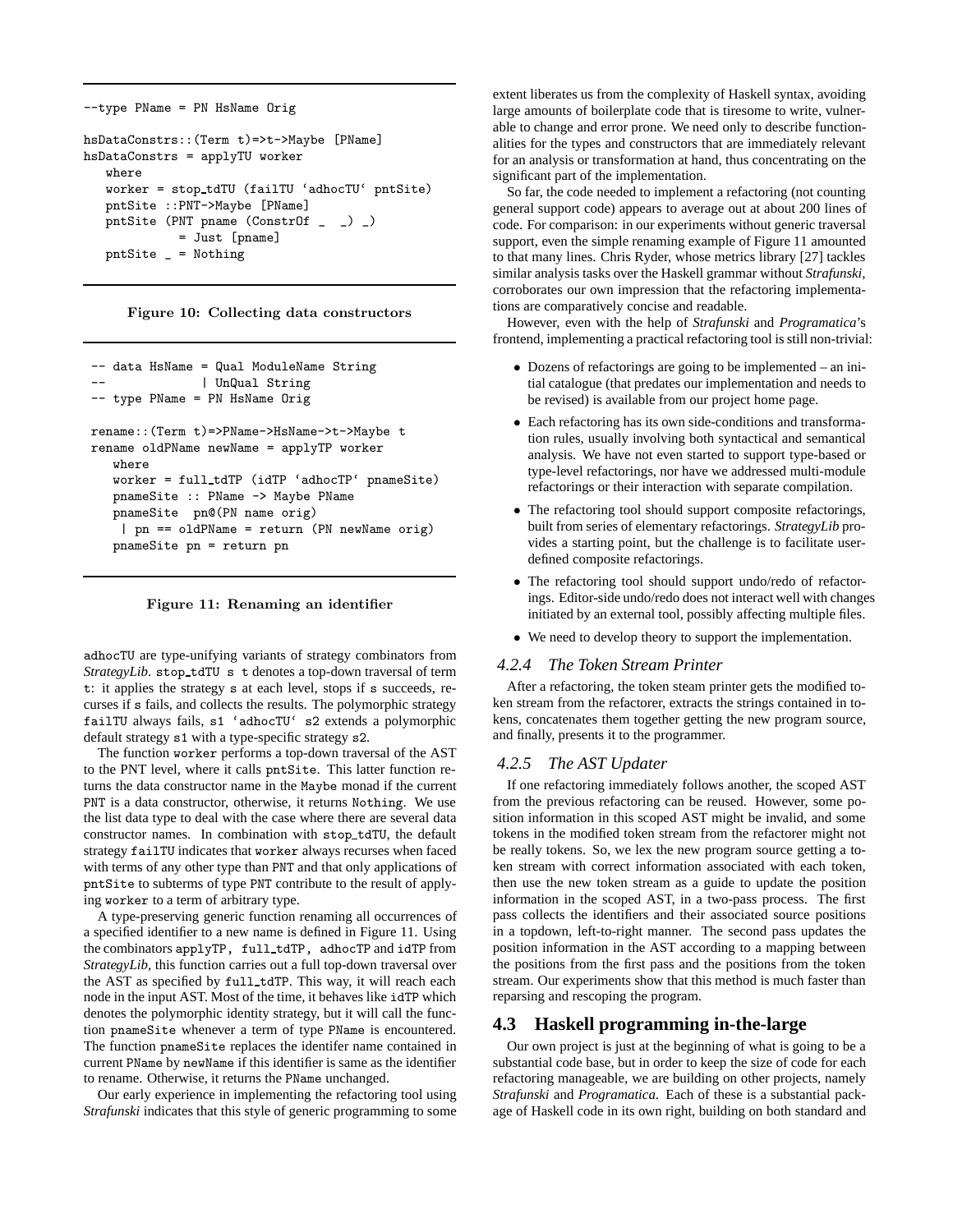project-specific support libraries, and we are integrating these packages with our own code and support libraries, so we can offer some preliminary comments on Haskell programming in-the-large:

- Of the roughly 470 Haskell files in the *Programatica* snapshot, our project recursively imports some 210 modules. *Strafunski*'s StrategyLib only adds about 20 modules, but it uses *DrIFT* to generate application-specific instances of generic traversal functions. We automatically extract the AST-related types from the various *Programatica* modules and feed them to *DrIFT* without changing the *Programatica* sources or inspecting the generated boilerplate code  $(<1k$  lines). Not counting the editor interfaces, we have so far added about 4400 lines of code (one module per kind of refactoring, roughly 200 lines each, plus some 2k lines of support code).
- Haskell has a simple and flat module system. With a large number of modules, distributed over several directory hierarchies, it is often not obvious which module an item comes from and where that module is. The hierarchical namespace extension should help with the latter, consequent use of explicit import interfaces helps with the former, but not with recursive imports or with type class instances.

Tool support for program understanding is indispensible here, e.g., we have applied *Programatica* to itself to generate a module dependency graph and have fed that into a standard graph layout tool, but for a graph of this size, interactive navigation and focussing would be much more useful. A prototype module graph browser under development in the MED-INA project [27] shows promise here.

Another obvious tool is the generation of tag files for function and type definitions, by which both Emacs and Vim permit interactive browsing from uses to definitions. However, both *Programatica* and *Strafunski* make good use of higherorder functions and overloading, so that jumping from one module to another to follow chains of definitions often does little to reveal the overall picture of control and data flow.

With extensive use of type inference and advanced type-based features such as monad transformers (*Programatica* even overloads standard IO operations to ease lifting), non-type-aware tools are at a loss at figuring out which monads a particular fragment of code might be running in, and what information and operations might be available at any given point.

- If build times are inexplicably slow, suspect a bug, and not necessarily in your Haskell compiler. In our case, the problem could be traced to the linker. Coercing GHC to use Gnu ld instead of the default ld on Solaris brought link times down from 20 minutes to under one minute!
- Some Haskell tools and libraries are limited-purpose or proofof-concept implementations: the version of *DrIFT* used in *Strafunski* ran into problems with *Programatica*'s more complex data structures representing the Haskell AST, but the open-source model made it possible for us to fill the gaps.
- Haskell's module system lacks control over the import/export of class instances. This can lead to conflicts when linking third-party libraries (such as *Programatica*'s frontend and *Strafunski*'s StrategyLib) together: all instances defined in any modules imported by either of the two projects spill out to any code that imports them. Avoiding conflicts requires extra careful information hiding wrt the types (use newtypes instead of type synonyms when defining not-quite-standard instances, e.g., functor and monad instances for error monads

based on Either). Even for standard instances (e.g., functor and monad instances for environment monads based on  $((\rightarrow) \, a)$ , conflicts arise if equivalent instances are defined within two sub-projects or their support libraries – common instances have to be factored out into shared modules.

## **5. RELATED WORK**

We have already mentioned the origins of our work in early program transformation and language-aware development environments. The last comprehensive survey of these areas we are aware of dates from 1983 [24], so we have started to compile a list of URLs and references in the related work section on our project home page and only give examples of recent developments here.

Within the SE and OO communities, refactoring has been identified as central to the software engineering process [9, 7, 23]. There is a growing collection of tools for refactoring in a variety of languages. Notable among these is the Refactoring Browser [25], which was the first successful tool, and which supports Smalltalk refactoring. Among the other tools, listed at Fowler's [7] and at our web site, are systems for refactoring C, C#, Java, Python and UML; Java is by far the most popular. Many of the tools are components of IDEs (Integrated Development Environments) of one sort or another; many of the tools are also commercial products.

Fowler proposed <sup>13</sup> support for the 'extract definition' refactoring as an indication that a refactoring tool had 'crossed the Rubicon'. It is disappointing that this test appears to be seen by many as a sufficient rather than a necessary condition for the tool to be complete. It is interesting to speculate that this might be due to the effort involved in writing refactoring support with all its attendant boilerplate in, say, C#, as compared to using a high-level strategy library such as *Strafunski*. Also, the presence of unrestricted sideeffects hinders program analysis and transformation.

Tool support for functional refactoring has been explored substantially less. Lämmel has used *Strafunski* to describe generic and functional refactorings [16, 14, 15]; this work has tended to focus on principles of program transformation rather than on tooling for specific, complete, languages. Martin Erwig has investigated a Haskell Update Language [5]; this shares some of its aims with our project, but treats programs as members of ADTs rather than as (both) concrete strings and Abstract Syntax Trees.

Systems such as Ultra [10], PATH [30], MAG and HsOpt [4, section 5.2.2] support Haskell program transformation for program derivation or for optimisation; both areas have a different emphasis from refactoring. Program derivation refines simple, obviously correct, programs into more complex, more efficient variants; program optimisation tends to focus on localised transformations, addressing a program's control or data flow. The kind of program structure considered for refactoring is often non-localised and related to the overall program design and knowledge representation, that is to large-scale declarative aspects rather than smaller-scale operational ones. In spite of these differences, the substantial overlap in concepts and infrastructure requirements suggests integrated tool support for derivation, optimisation, and refactoring.

### **6. FURTHER WORK AND CONCLUSIONS**

We expect our work to develop in a number of directions. The tool reported in this paper has crossed a 'Refactoring Rubicon' of sorts, but it is in its infancy. There is a host of more complex transformations to be added to the system, which will require the system to be aware of Haskell types and modules. Examples include

 $^{13}$ http://www.martinfowler.com/articles/ refactoringRubicon.html